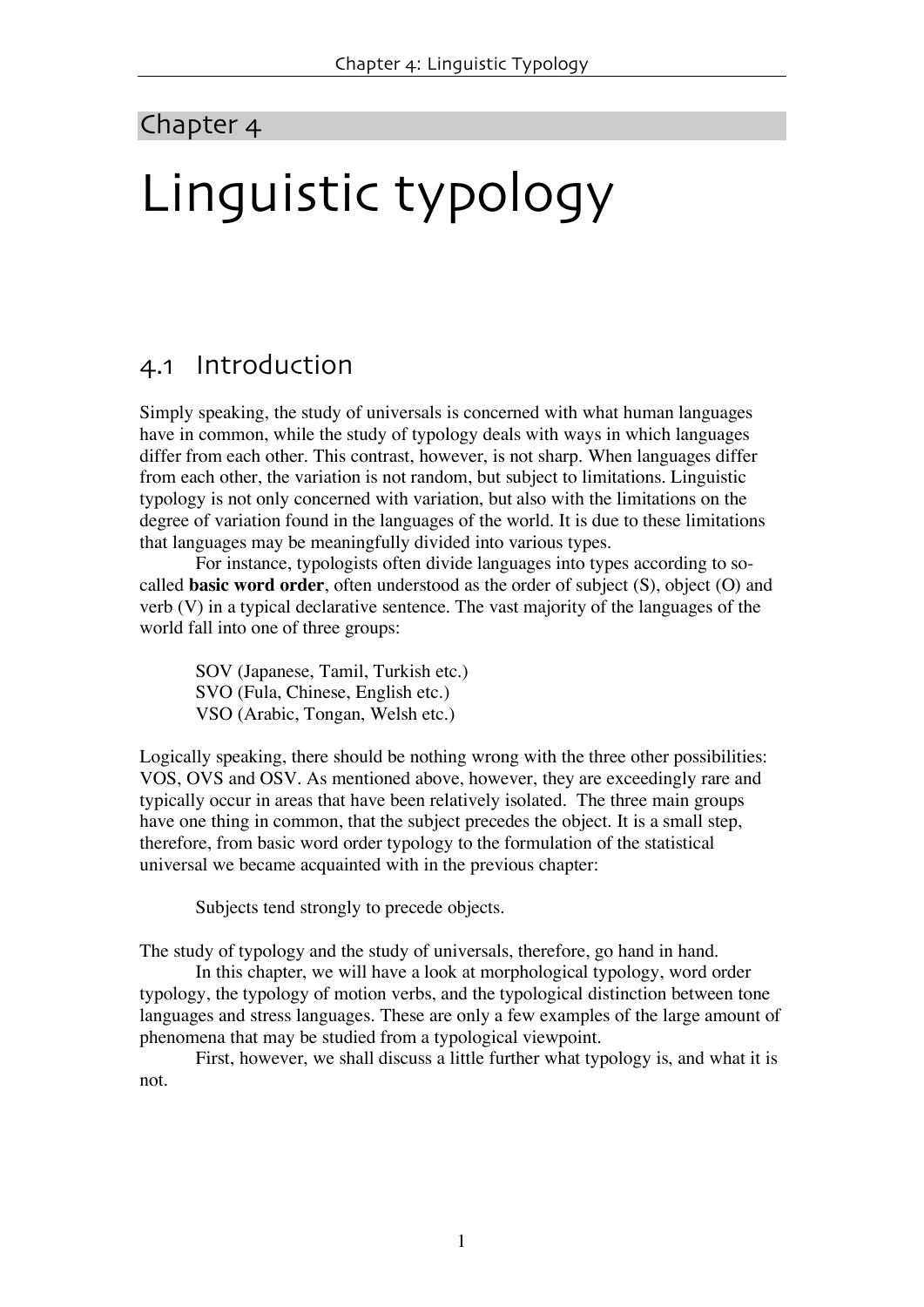## 4.1.1 Partial vs. holistic typology

The scope of typological comparison is not languages in their entirety, but specific phenomena in the languages compared. When we say that Turkish is an SOV language and English an SVO language, this represents no more than a comparison of a very small part of the grammars of Turkish and English, the part that dictates the ordering of subject, object and verb. In other words, typological comparison is partial rather than holistic.

In the 19th century, it was widely believed that one could reach the goal of a holistic typology. Languages were likened to biological organisms, and just as one sought to reconstruct the entire skeleton of an animal on the basis of a fossil jaw, so one sought to derive insight into an entire language based on the knowledge of a small part of it. Since it was widely believed that language was an expression of the "spirit" of a nation or a culture, many thought that typological knowledge could provide insight into this "spirit".

In non-scholarly circles, it is still quite common to believe that there is a connection between language and "spirit". For instance, the relatively strict and complex rules of German grammar are often seen as an expression of German discipline and rule of law, while the comparative lack of strict grammatical rules in Chinese is seen as an expression of Chinese flexibility and pragmatism. This kind of "folk typology" enjoys little support among scholars.

## 4.1.2 Power of generalization

When told that Turkish is an SOV language, we might yawn and ask: "So what?" If typological comparison is partial rather than holistic, what makes the fact that Turkish is an SOV language any more interesting than, say, the fact that the Turkish word for 'house' is *ev?*

The answer is threefold:

First, basic word order has to do with structure*,* not just individual lexical items. Therefore, once you know that Turkish is an SOV language, you know something that will help you understand (and possibly produce) a large proportion of all Turkish sentences. The knowledge of *ev,* on the other hand, only helps you understand (or produce) the very small minority of sentences that contains the word for 'house'.

Second, a typology based on basic word order divides the vast majority of the world's languages into only three types. In contrast, a typology based on the word for 'house' would be meaningless, since all languages would probably have different words for 'house', unless they are related or have influenced each other or are similar by pure coincidence.

Third, it has been shown that languages with an SOV structure also tend to share a number of other properties. For instance, they tend to have postpositions (similar to English *ward* in *home-ward)* rather than prepositions (like English *toward* in *toward home).* Thus, by saying that Turkish is an SOV language, we have also said that it probably has postpositions rather than prepositions, and that it shares many other characteristics typical of SOV languages, such as auxiliary verbs that follow the main verb, and adjectives, genitives and relative clauses that precede the noun. In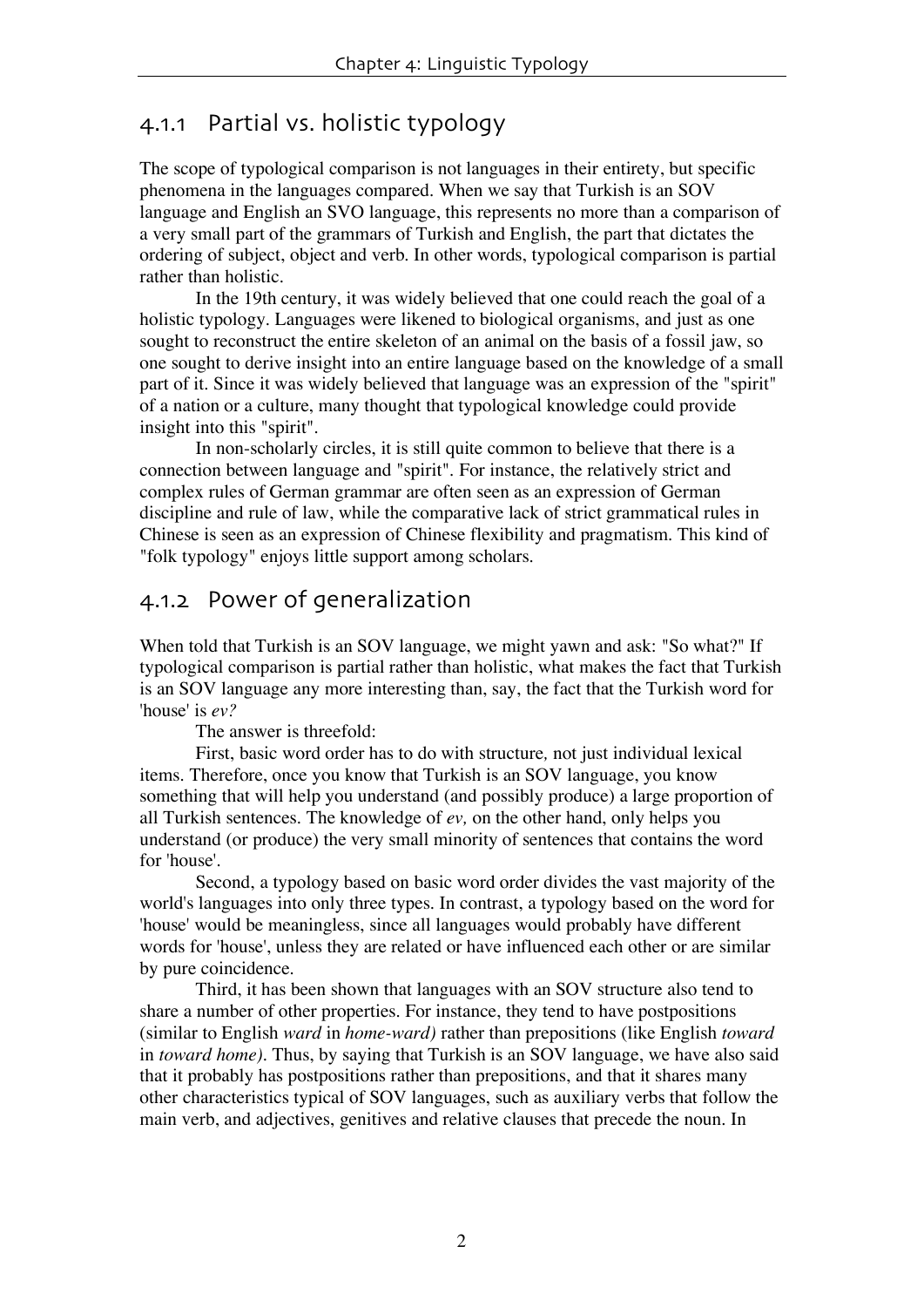contrast, saying that the Turkish word for 'house' is *ev* has no implications for any other part of the language. 1

We may possibly add a fourth point. As we saw in the previous chapter, the ordering of elements in a sentence reflects strong universal tendencies regarding the ordering of information in the speech flow. For instance, since the prototypical subject is an agent, the fact that the subject precedes the object in almost all languages reflects the tendency for agents to precede patients. We know less about what motivates the ordering of verb and object. Does placing the object before the verb (as in SOV languages) reflect a fundamentally different way of ordering information in the speech flow than placing the verb before the object (as in SVO and VSO languages)? In other words, do differences in basic word order reflect - and stimulate - different ways of thinking? We do not know, but it is at least more likely that the Turkish SOV word order is linked to fundamental ways of thinking or processing information than the fact that the Turkish word for 'house' is *ev.*

These three or possibly four points show us that the fact of Turkish being an SOV language is a piece of information with a much higher power of generalization than the fact of Turkish using the form *ev* to denote 'house'. In linguistic typology, we are primarily looking for linguistic variation with a high power of generalization. The fact that Turkish uses the form *ev* where English uses the form *house* does not make Turkish into a language of the *ev* type and English a language of the *house* type. It is quite common, however, to refer to Turkish as a language of the SOV type, and English as a language of the SVO type. The SOV status of Turkish is not an isolated fact, but is closely connected with a number of other characteristics of Turkish grammar.

Although typological comparison is not holistic in the sense of  $19<sup>th</sup>$ -century linguists, therefore, it still makes sense to say that it moves from the more partial towards the more holistic.

# 4.1.3 Anthropological vs. typological significance

We have all heard about the incredible number of words for 'snow' in the language of the Eskimos. Some say 20, others 100, still others more than 200. It would have been a nice way to illustrate how fine distinctions within a certain semantic domain reflects the interests and the environment of those who speak a language—if it were only true! Unfortunately, it is just a rumour, though the rumour was widely believed even among linguists until Geoffrey Pullum called the bluff in an article called "The Great Eskimo Vocabulary Hoax". In fact, Pullum tentatively concludes, Eskimo seems to have only two distinct word roots for 'snow'. Even if it were true that Eskimo had so many words for 'snow', this would hardly matter much to students of linguistic typology. Let us use a real example to explain why.

The Fula language of West Africa has an incredible number of words for cattle. One small dictionary lists no less than 82 words, including *guddiri* 'bull without a tail',



*wudde* 'cow without a tail', *jaabuye* 'cow with a large navel', *lelwaaye* 'cattle with eyes like a gazelle', *gerlaaye* 'cattle that is like a bush-fowl', *happuye* 'cow in milk after her calf has died', *mbutuye* 'cow whose calf has been killed so that she may be fattened', and other useful terms. A number of different types of

 $1$  Though see 3.2.2 for some implications concerning phonotactical structure.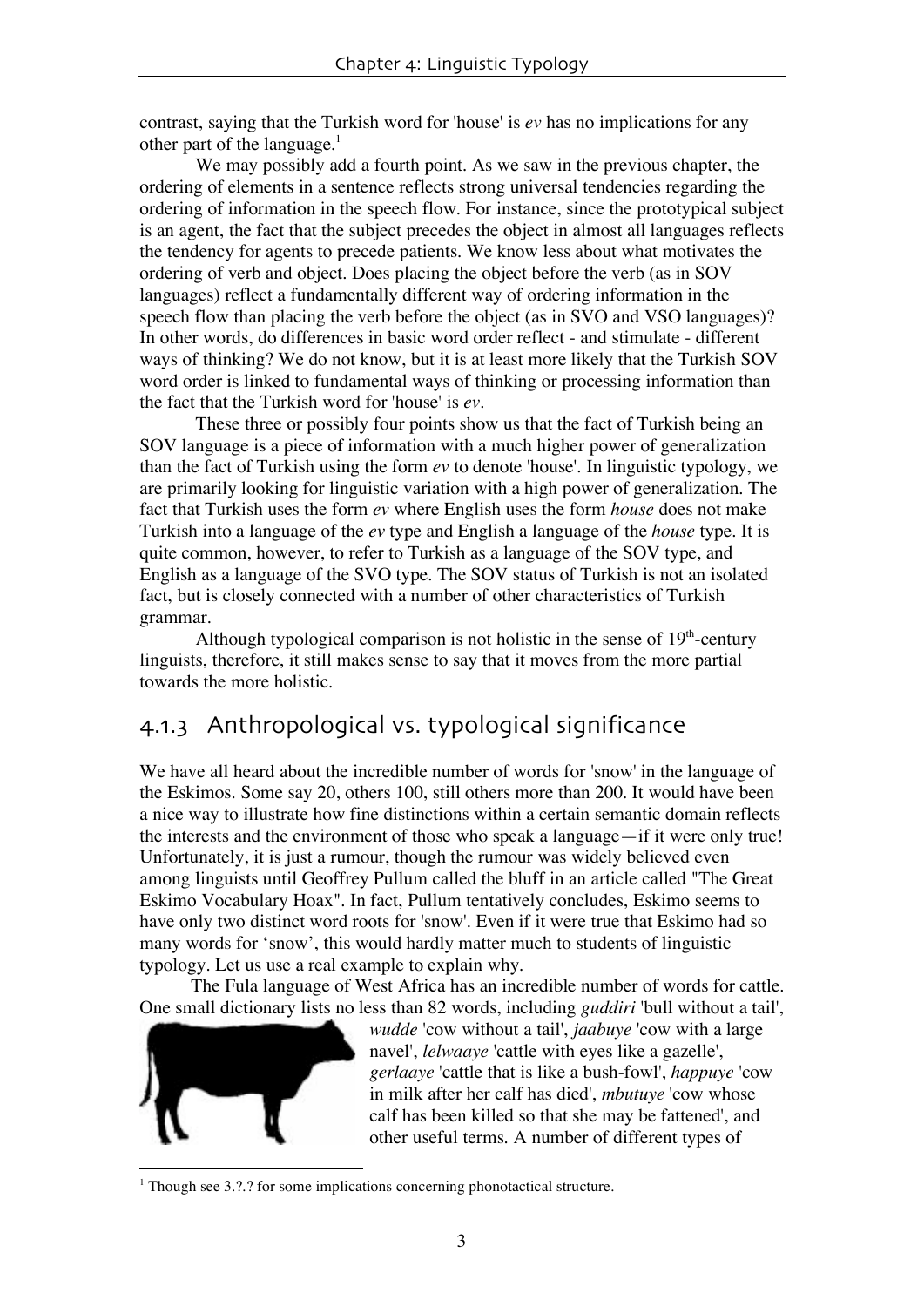cattle are distinguished by their horns: *elliinge* 'cattle with upright horns', *gajje* 'cattle with horns twisted back' (also called *mooro*), *hippe* 'cattle with horns drooping forward', *hogole* 'cattle with horns almost meeting', *lettooye* 'cattle with one horn up and the other drooping', *wijaaye* 'cattle with horns drooping towards the ears', *tolle* 'cow with one horn', and *wumale* 'cow without horns'.

The high number of words for 'cattle' in Fula is of great **anthropological significance**, since it reflects the central position of herdsmanship as a way of living in many Fula societies. Fula herdsmen possess a highly specialized knowledge for which they need a highly specialized terminology similar to the **technical terms** found in any profession.

However, the **typological significance** of the many fine distinctions between different kinds of cattle is very limited, since they scarcely affect the underlying structure of the language. A Fula person who lives in the city without any contact with traditional herdsmanship may grow up speaking the language perfectly, but with very scant knowledge of its vast vocabulary for cattle. The situation is similar to that of technical terminology in any society.

Another type of specialized vocabulary that is of high anthropological interest, but of limited typological interest is the field of **kinship terms**. They reflect the social organization of the family and the clan. For instance, the English word *cousin* corresponds to eight different words in Chinese:

*tángge* 'elder male paternal cousin' *tángdì* 'younger male paternal cousin' *tángjiě* 'elder female paternal cousin' tángmèi 'younger female paternal cousin' *biǎogē* 'elder male maternal cousin' *bia3odì* 'younger male maternal cousin' *biǎojiě* 'elder female maternal cousin' *biǎomèi* 'younger female maternal cousin'

Thus, Chinese divides the semantic domain represented by the single English word *cousin* into eight based on gender (male vs. female), relative age (elder vs. younger), and whether or not there is at least one female link between the cousins (paternal vs. maternal). The distinctions are important. In some Chinese societies, for instance, maternal cousins can marry (because they have different family names), while any sexual relation between paternal cousins would be condemned as incestuous (because they have the same family name). Just as English has no word for the eight concepts involved in the Chinese terminology, Chinese has no word for the general concept 'cousin'.

Again, however, this is of little typological interest, since the presence or absence of certain kinship terms has little to do with the underlying structure of the language. Like technical vocabulary, kinship terms may come and go without affecting the language as a whole. A young and modern Chinese city dweller will be much less likely than an old and traditional country woman to know such specialized vocabulary as, for instance, *chóngsūnxí* 'great-granddaughter-in-law'.

In general, therefore, the existence of specialized vocabulary, whether technical terminology or, for instance, kinship terms, has great anthropological significance, but little typological significance.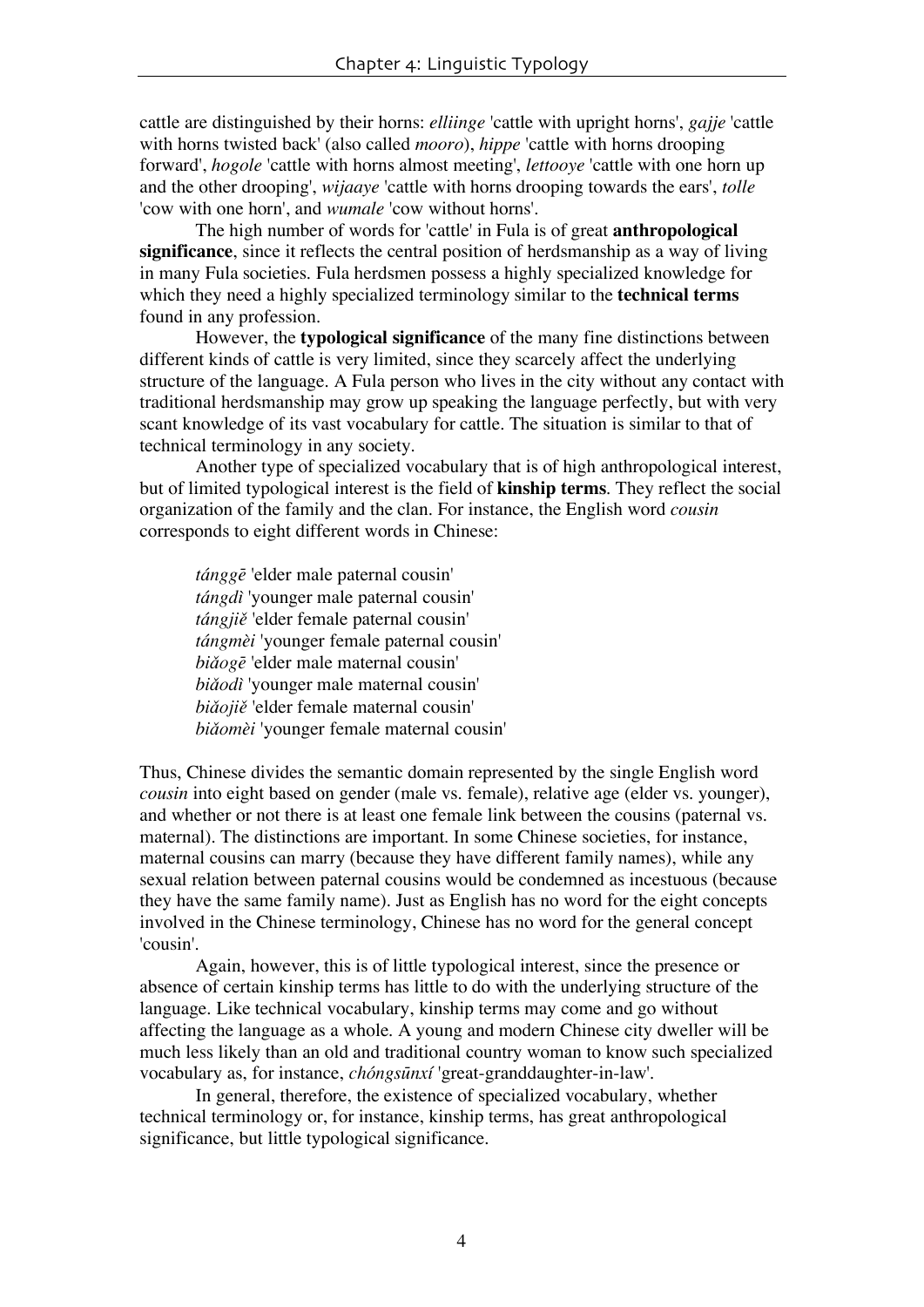# 4.2 Morphological typology

Grammatical expression of meaning may happen in a number of different ways, as exemplified by the various methods of expressing the distinction between singular and plural in the nouns of different languages: 2

- 1. No expression: Japanese *hito* 'person', pl. *hito*
- 2. Function word: Tagalog *bato* 'stone', pl. *mga bato*
- 3. Affixation: Turkish *ev* 'house', pl. *ev-ler;* Swahili *m-toto* 'child', pl. *wa-toto*
- 4. Sound change: English *man,* pl. *men*; Arabic *rajulun* 'man'*,* pl. *rija1lun*
- 5. Reduplication: Malay *anak* 'child', pl. *anak-anak*

The most important typological distinction is between the types 1-2, where each word consists of only one morpheme, and types 3-5, where a word often consists of more than one morpheme.

#### 4.2.1 Analytic vs. synthetic languages

Languages in which a word tends to consist of only one morpheme are called **analytic** (or isolating). Highly analytic languages are primarily found in East and Southeast Asia (e.g. Chinese, Vietnamese), as well as West Africa (e.g. Yoruba) and South Africa (e.g. !Kung [also known as Kung-ekoka or !X $\tilde{u}$ ]). These languages have no inflection, and the most extreme ones make limited use of processes of wordformation.

Languages in which a word tends to consist of more than one morpheme are called **synthetic**. English is a mildly synthetic language, while older Indo-European languages, like Latin, Greek and Sanskrit, are highly synthetic. All of them have plenty of inflection, derivation and compounding.

Extremely synthetic languages, where words are very complex and sometimes constitute entire clauses, with extensive use of inflection, derivation and compounding, are called **polysynthetic**. Polysynthetic languages are primarily found among Eskimo and American Indian languages, as well as a few languages in Sibir, Northern Caucasus and Australia.

Theoretically speaking, languages may locate themselves at any point on the scale from analytic to polysynthetic:

| analytic $\leftarrow$ | $\rightarrow$ synthetic $\leftarrow$ | $\rightarrow$ polysynthetic |
|-----------------------|--------------------------------------|-----------------------------|
| $(word = morpheme)$   | (word > morpheme)                    | $(word = clause)$           |

In fact, however, no language is purely analytic or purely polysynthetic. Furthermore, different parts of the grammar may behave in different ways. Japanese, for instance, is analytic in having no noun inflection, but highly synthetic in having a complex system of verb inflection.

Consider the contrast between the following two translations of the English sentence 'If you wait for me, I will go with you':

 $2 \text{ In addition, the Number distinction in the noun may be expressed in the form of nearby verbs or }$ adjectives, cf. English *the man goes* vs. *the men go*.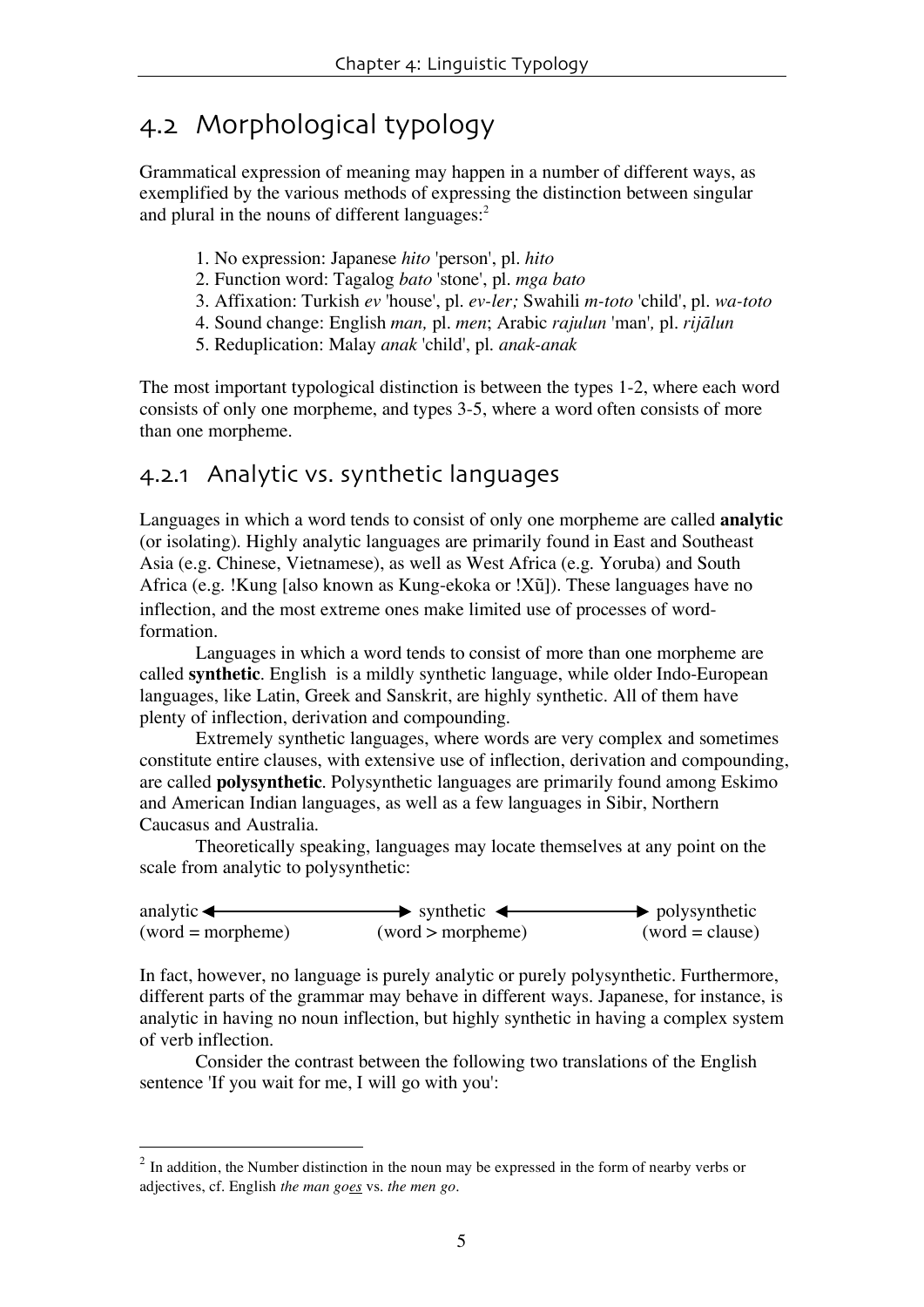(?) *'If you wait for me, I will go with you' in Chinese and Inuktitut*

 $($ ?a) Chinese: nǐ děng wǒ, wǒ jiù gen nǐ qù. 2SG wait 1SG 1SG then with 2SG go

(?b) Eskimo:<sup>3</sup> Utaqqi-gu-vi- nga, aulla-qati- gi- niaq- pa- git wait if 2sG 1sG go partner have future assertion 1sG/2sG

The Chinese sentence consists of eight words, each word corresponding to one morpheme. In Eskimo (more properly called Inuktitut), however, the same sentence consists of only two words, *utaqqiguvinga* and *aullaqatiginiaqpagit*, each corresponding to a full clause with 4-5 morphemes. These example sentences are more extreme than what is common. In Chinese, there are in fact many compound words, as well as words containing derivational affixes. And in Eskimo, a clause often consists of more than one word. The clearest contrast is between the lack of inflection in analytic languages like Chinese vs. the widespread use of inflection in Eskimo.

### 4.2.2 Agglutinative vs. flective languages

Synthetic and polysynthetic languages may be further divided into **agglutinative** and **flective** languages. In the ideal case, an agglutinative language is a synthetic or a polysynthetic language where there is a one-to-one correspondence between meaning and form. Consider, for instance, the ablative plural of the Turkish word *ev* 'house':

*ev- ler-den* house PL ABL

The root *ev* means 'house', the suffix *-ler* marks the plural and the suffix *-den* marks the ablative case.

In an almost ideal case like Turkish, agglutinative languages exhibit all of the following three properties (while flective languages exhibit the opposite properties):

1. Each morpheme expresses only one meaning element. This is the opposite of **cumulation**, where each morpheme expresses more than one meaning element, such as in modern Greek *yráfete* 'was being written', where the suffix -*ete* expresses five different meaning elements: 3rd person, singular, passive voice, durative and past tense.

2. There is a clear-cut boundary between each morpheme. The opposite is known as **fusion**, as in East Norwegian past participle [sva:t] 'answered', where the verb root [sva:r] is combined with the suffix [t], but where  $[r] + [t]$ becomes [t] by phonological rule, fusing the two morphemes together.

3. Grammatical processes are expressed through prefixes or suffixes and do not affect the form of the individual morphemes. This is the opposite of **introflection**, as in the English plural *men* of *man,* or the Arabic plural *rija1lun* of *rajulun* 'man'.

 <sup>3</sup> See http://web.hku.hk/~althea/inuktitut.html.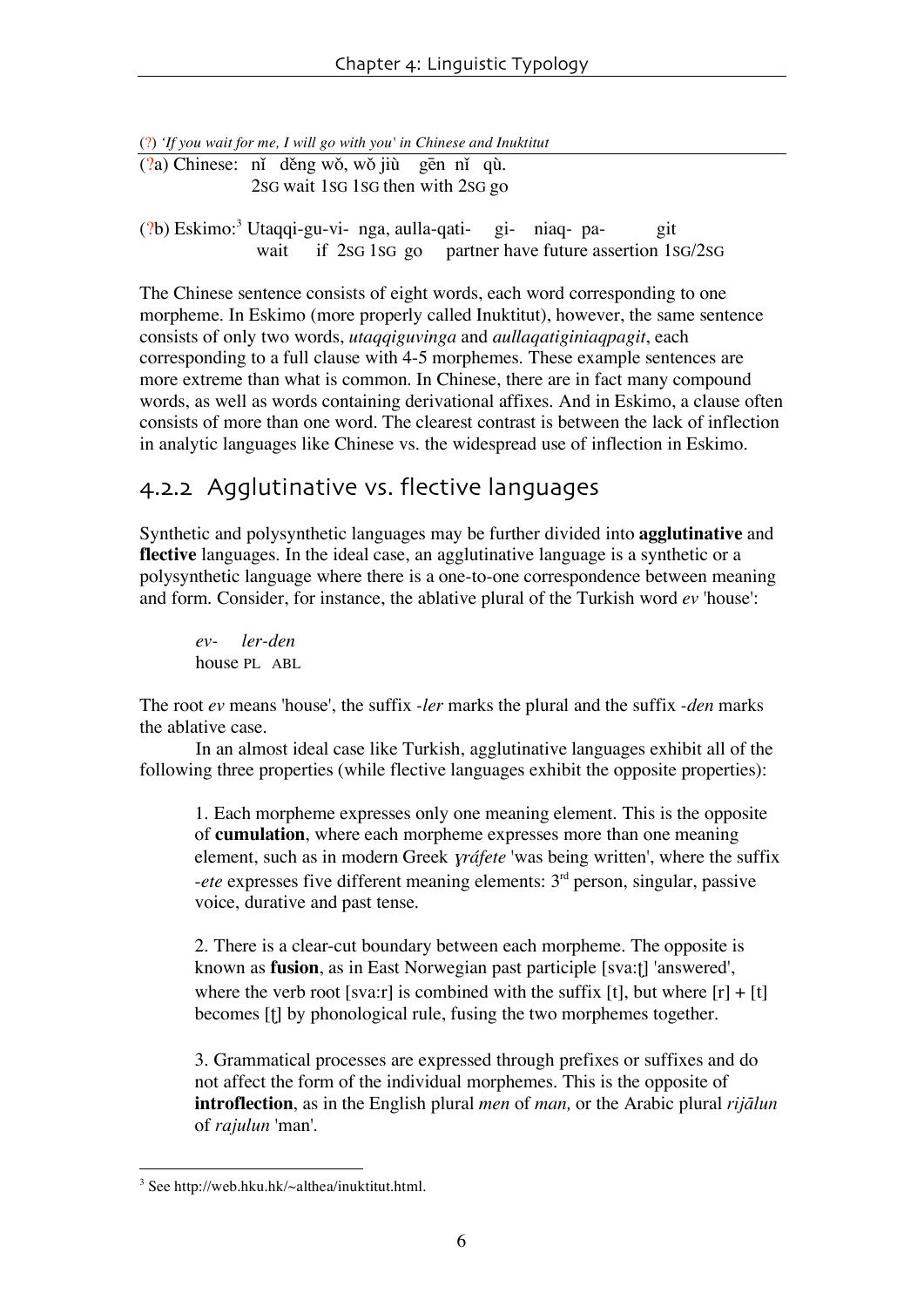In principle, these properties are independent of each other, and many languages exhibit only one or two of them. Languages with cumulation, however, also usually have both fusion and introflection and thus constitute the most typical cases of flective languages.

In many ways, agglutinative languages constitute an in-between case between flective and analytic languages. They resemble flective languages in often having more than one morpheme per word, i.e. in being synthetic:



However, they share the one-to-one correspondence between meaning and form with analytic languages:



Note also that the affixes of agglutinative languages tend to be more independent than the affixes of flective languages. For instance, the Turkish plural suffix *-lar* (or *-ler*) sometimes applies not only to single words, but to whole phrases:

bayan ve bay-lar lady and gentleman-PL 'ladies and gentlemen'

The distinction between such affixes and separate function words is not always easy to draw.

Historically, flective morphology is usually derived from agglutinative morphology, which in turn is derived from the analytic use of function words:



This does not mean, however, that analytic languages are more "primitive" than flective languages. In fact, many Indo-European languages, including English, have long been in the process of becoming more analytic, discarding most of the complex flective morphology of earlier historical stages.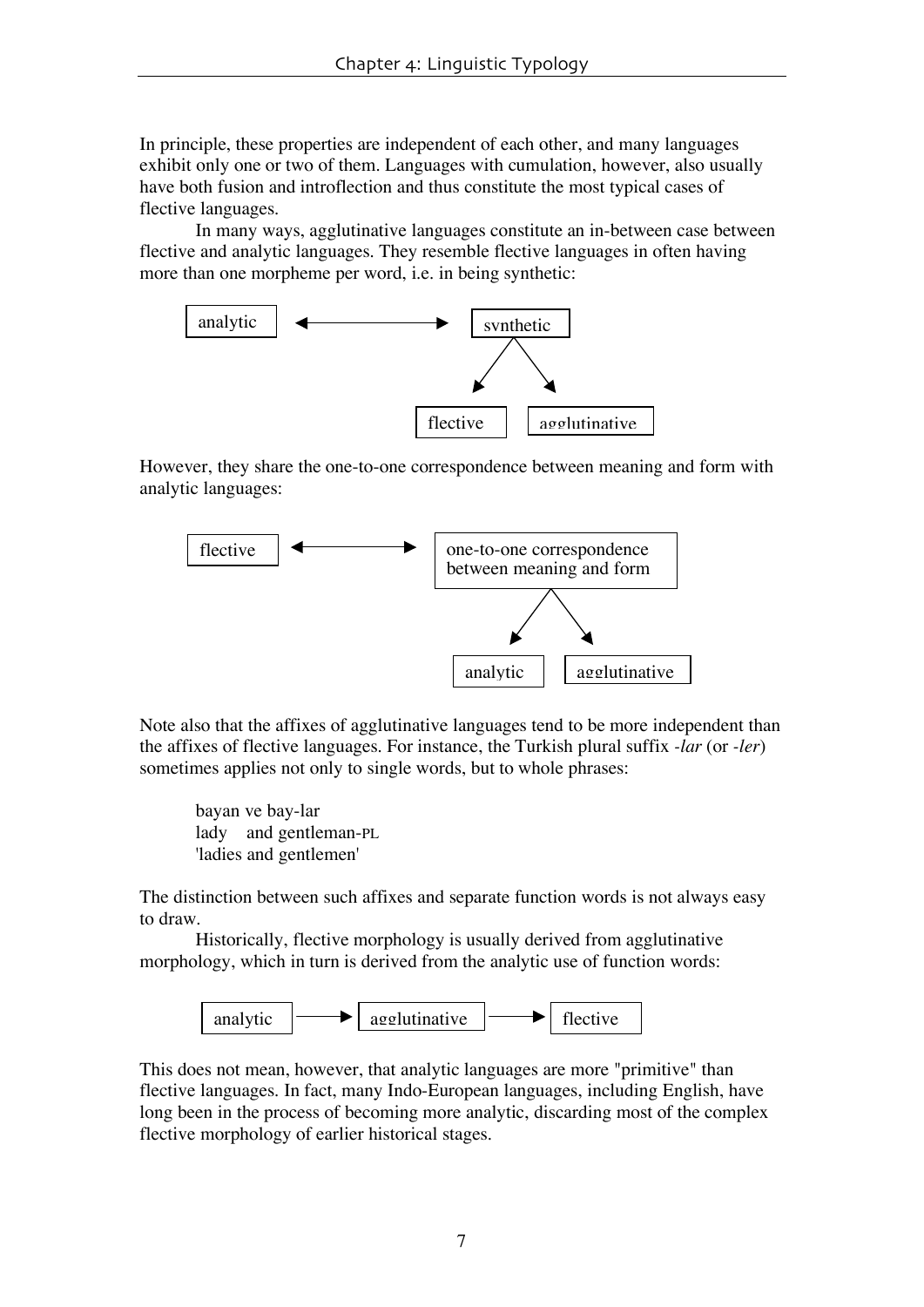# 4.2.3 Typical features of analytic languages

As mentioned above, analytic languages are found in three separate parts of the world: East and Southeast Asia, West Africa, and South Africa. Although comparisons of the languages of these three areas have hardly ever been conducted, it seems that they tend to share a number of linguistic features:

- 1. Predominantly monosyllabic morphemes (and sometimes words)
- 2. Extensive use of tonemes
- 3. Extensive use of function words
- 4. Relatively fixed word order
- 5. Less rigid grammatical rules

Although each of these features may occur in synthetic languages as well, the fact that analytic languages tend to share all five features may be explained functionally:

1. When one word represents only one meaning element, complex meanings require a larger number of words, so polysyllabic words or morphemes would reduce efficiency dramatically. This may explain why morphemes, and sometimes words, are predominantly monosyllabic.

2. When words or morphemes are monosyllabic, they are less easily distinguished by means of segmental phonemes alone. This may explain why tonemes are used.

3 and 4. In a language without inflection, function words and fixed word order carry some of the information that is taken care of by inflection in synthetic languages.

5. The rigidity of inflectional paradigms in synthetic languages (especially those of the flective type) creates a much more tightly woven grammatical structure than the (often optional) use of function words in analytic languages.

Point 2 tells us that the **functional load** carried by word length in many synthetic languages tends to be carried by tonemes in analytic languages. Points 3 and 4 tell us that the functional load carried by inflection in synthetic languages tends to be carried by function words and fixed word order in analytic languages.

As an example of a language with less rigid grammatical rules, consider the following facts about Chinese:

- 1. It has no inflection.
- 2. Subject and object are often optional.
- 3. Function words are often optional.
- 4. Word boundaries and sentence boundaries are fuzzy.
- 5. Apart from the noun-verb distinction, word class distinctions are fuzzy.

Together this makes for a comparatively fluid and flexible system. Rigid rules have their place in Chinese grammar as well, but are much less dominant. This kind of flexibility is found in other East and Southeast Asian languages as well. Whether it is also found in the analytic languages of West Africa and South Africa is uncertain.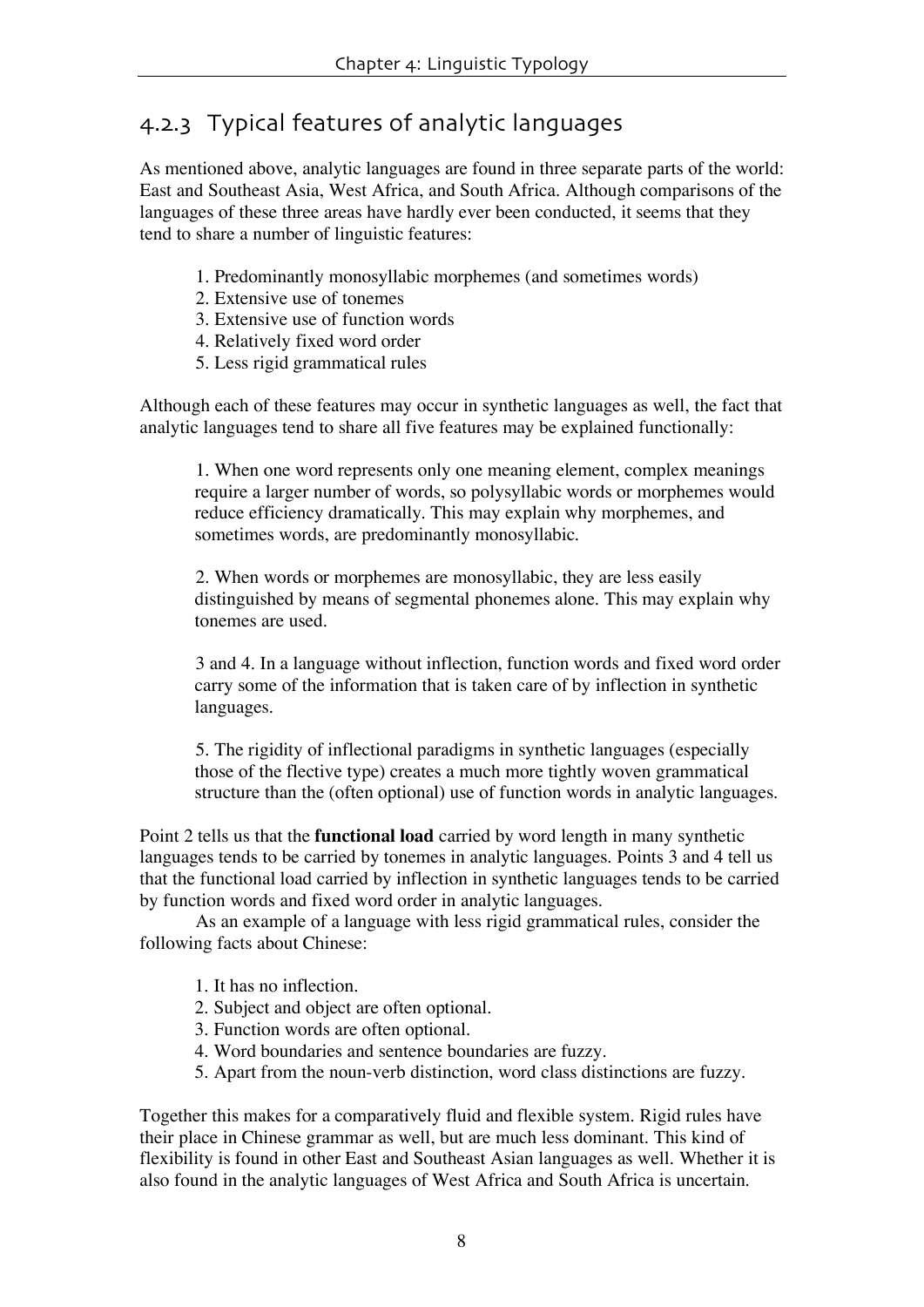As an example of the kind of flexibility present in Chinese grammar, consider the following sentence:

Nĩ bù lái, wǒ bú qù. you not come I not go

This sentence may have at least four different meanings:

- 1. 'If you don't come, I won't go.'
- 2. 'When you don't come, I won't go.'
- 3. 'Since you don't come, I won't go.'
- 4. 'You won't come, and I won't go.'

It is fully possible to include function words that make these distinctions clear, but if the meaning can be inferred from the context, or if the distinctions are deemed unimportant, such function words may just as well be left out.

A linguist from Taiwan gave his Chinese-speaking students one unpunctuated text in English and one in Chinese and asked them to add punctuation marks in both texts. It turned out that the students agreed almost completely about the punctuation of the English text, but had widely different proposals concerning the punctuation of the Chinese text. Paradoxically, they seemed more certain about sentence boundaries in English than in their own mother tongue.

Thus, even a mildly synthetic language like English is much more rigid than Chinese. As already noted, a speaker of English is constantly forced to decide whether he wants to talk about objects in the singular or the plural, and whether he wants to talk about events in the present or the past.

The same type of rigidity lies behind the obligatory presence in many modern European languages of a subject. Even in sentences with no logical subject, a formal subject is required, such as in the English sentence *It rains*. The only function of the pronoun *it* is to fill the obligatory subject slot. In other European languages, such as Spanish, the subject is not obligatory. Not only is there no formal subject corresponding to English *it* in the sentence *Llueve* 'It rains', but it is also very common to drop the subject in cases where it does have a concrete reference, such as in the sentence *Fuma* 'He smokes'. In Spanish, however, the categories of person and number are more unambiguously expressed in the inflectional form of the verb, such as *fumo* 'I smoke' vs *fumas* 'you smoke' vs. *fuma* 'he/she smokes'. Even if the subject itself is left out, therefore, important information about the subject is obligatorily present in the verb form. This is different from Chinese, which has neither obligatory subject nor verb inflection.

# 4.3 Word order typology

As mentioned above, typologists often divide languages into types according to socalled **basic word order**, understood as the order of elements in a typical declarative sentence with a transitive verb. This is one of the most commonly discussed typological distinctions in modernlinguistics.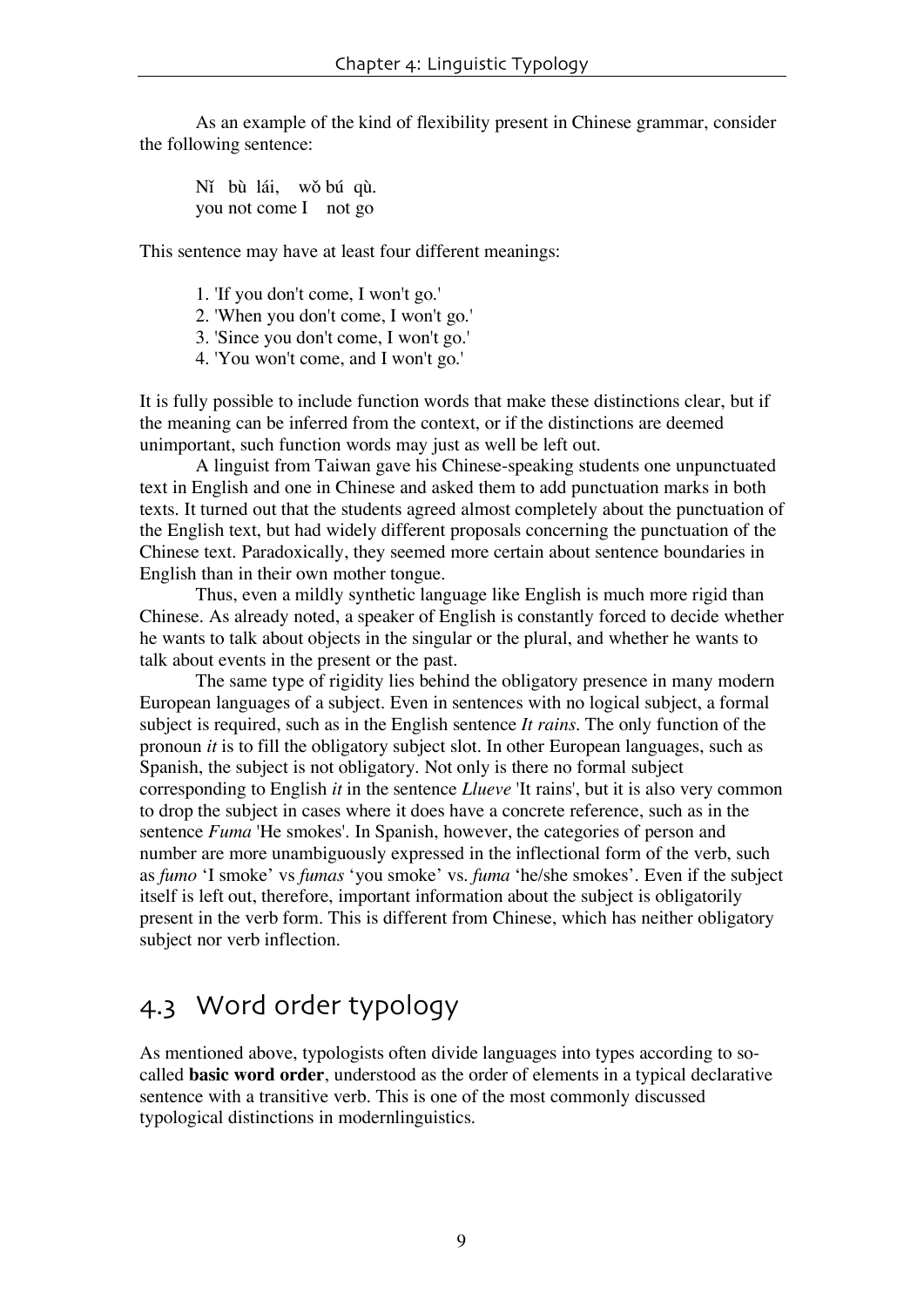#### 4.3.1 SOV vs. SVO vs. VSO

We have already mentioned that the vast majority of languages can be divided into three types according to the dominant order of subject  $(S)$ , object  $(O)$  and verb  $(V)$ :

SOV (Japanese) Watashitachi wa Nihongo o hanasu. we TOP Japanese OBJ speak 'We speak Japanese.'

SVO (English) He ate the pudding.

VSO (Arabic) Qatala l- malik-u l- malikat-a kill DEF king NOM+DEF DEF queen ACC 'The king killed the queen.'

Less than five percent of the world's languages belong to one of the three remaining possible types: VOS, OVS and OSV. In other words, the subject precedes the object in more than 95 percent of all languages. In fact, the subject tends very strongly to precede both verb and object, and according to one study, SOV and SVO together are found in more than 85 percent of all languages, while VSO is only found in around nine percent. Other studies give different figures, but the tendency is the same.

The following are three possible reasons why the subject tends to occur early in the sentence:

1. The thematic role of agent tends to precede the thematic role of patient, and the prototypical subject is an agent. In other words, the closer a participant is to the energy source, the earlier it tends to appear (cf. chapter 2).

2. The element which is more animate tends to precede elements which are less animate; very often the subject is human, and humans are conceived of as being highest in the animacy hierarchy.

3. Information that is more thematic tends to precede information that is less thematic, and very often the subject is also a theme during discourse. (Indeed, if other elements are more thematic than the subject, they are often lifted out of their original position and placed before the subject, as in Chinese Zhè ben shū wǒ bù xǐhuān 'This book I don't like'.)

The order of object and verb seems to be more random, though all studies show that there are more SOV languages than SVO languages in the world.

The interesting thing about the distinction between SOV, SVO and VSO is that it tends to correlate with a number of other word order properties. Few of these correlations are absolute, but the tendency is clear. For instance, SOV languages tend to have the following word order properties:

noun+postposition genitive+noun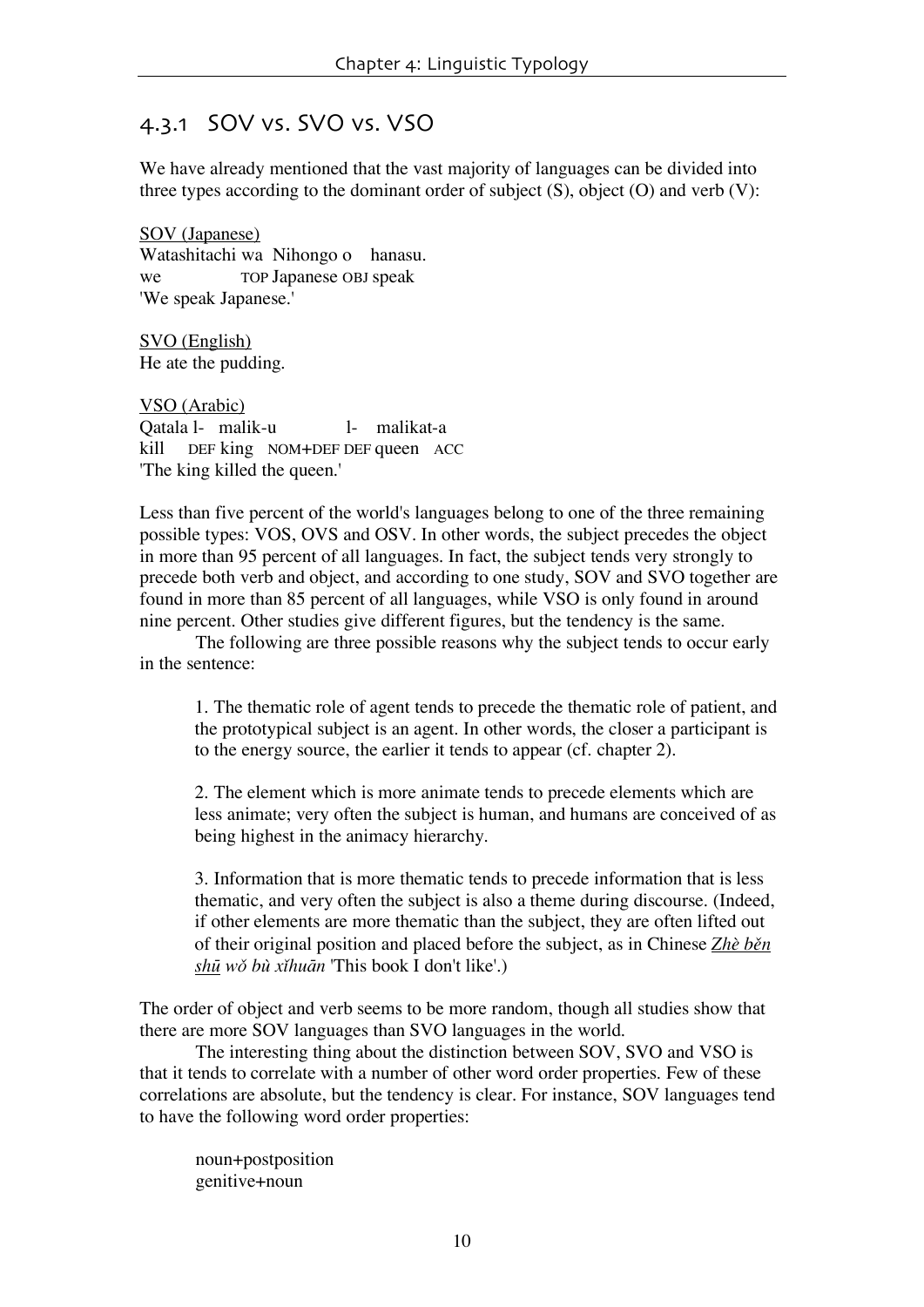verb+auxiliary relative clause+noun standard of comparison+adjective

VSO languages, on the other hand, tend to have exactly the opposite word order properties:

preposition+noun noun+genitive auxiliary+verb noun+relative clause adjective+standard of comparison

It has sometimes been claimed that SVO languages like English constitute an intermediate type, so that they sometimes go with SOV languages and sometimes with VSO. In fact, however, English has the following properties:

preposition+noun (*in the house*) genitive+noun (*Tom's house*) or noun+genitive (*the house of Tom*) auxiliary+verb (*will come*) noun+relative clause (*the cat that ate the rat*) adjective+standard of comparison (*better than Tom*)

Thus, it is only in the ordering of genitive and noun that English behaves as an intermediate type, vacillating between genitive+noun and noun+genitive. In all other respects, it behaves like VSO languages. And this has been shown to be typical not only of English, but of SVO languages in general. Basically, SVO languages behave in the same way as VSO languages with regard to word order properties. Only in a few specific cases, such as the ordering of genitive and noun, do SVO languages constitute an intermediate type between SOV and VSO.

Note that the terminology used in typological comparison is often less precise than in other branches of linguistics. For instance, the term 'genitive' usually denotes a specific form of the noun in languages with case inflection, similar to English *Tom's*. When discussing typology, however, *of Tom* is also called a genitive, because it is more or less functionally equivalent to *Tom's*. Many languages do not, strictly speaking, have pre- or postpositions (they use verbs or nouns instead), adjectives (they use verbs instead), relative clauses or even subjects and objects. In typology, however, these terms are still used for whatever functional equivalent is found.

#### 4.3.2 OV vs. VO

If SVO languages and VSO languages behave more or less the same way, there is in most cases no need to distinguish between them. The important property shared by both is that the verb precedes the object, in contrast to SOV languages. Where the subject is placed is of less importance:

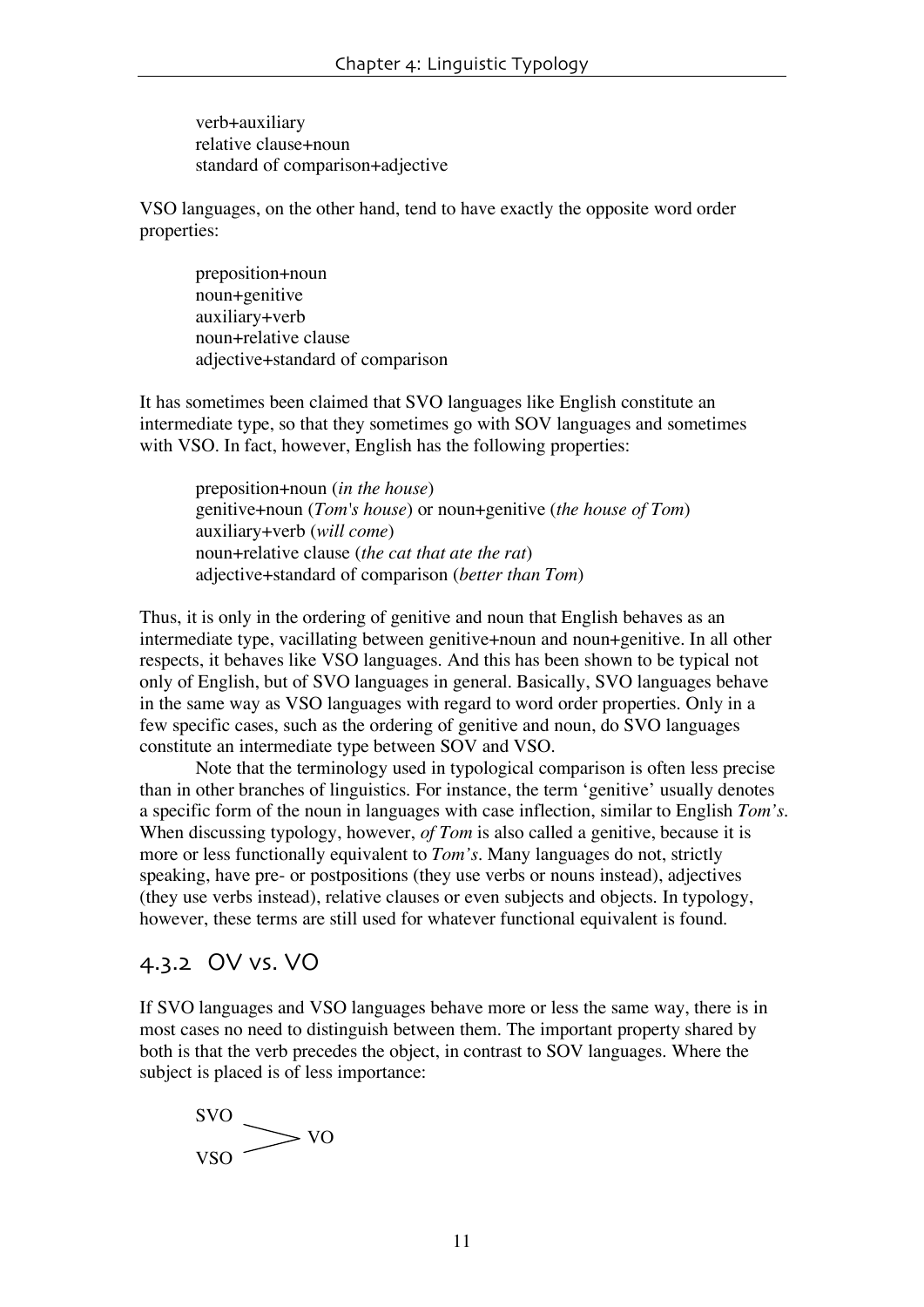$SOV \longrightarrow OV$ 

In the few cases where the position of the subject does seem to matter, such as in the ordering of genitive and noun, the OV vs. VO distinction may be supplemented by an additional distinction between SV and VS languages:



As we have seen, SV languages are much more common than VS languages.

#### 4.3.3 Modifier+head vs. head+modifier

What is the explanation for the correlations between OV vs. VO order and other word order features? One of the more daring suggestions has been that all elements that occupy the same relative position as the verb are **heads**, while all elements that occupy the same relative position as the object are **modifiers**. <sup>4</sup> Thus, in OV languages, the modifier tends to precede the head, while in VO languages, the head tends to precede the modifier. The elements discussed so far, therefore, can be classified as heads and modifiers according to the following list:

| Modifier               | Head                              |
|------------------------|-----------------------------------|
| object                 | verb                              |
| noun                   | adposition (post- or preposition) |
| genitive               | noun                              |
| verb                   | auxiliary                         |
| relative clause        | noun                              |
| standard of comparison | adjective                         |

Other pairs of alleged modifier-head elements are:

| Modifier   | Head              |
|------------|-------------------|
| adverbial  | verb              |
| adjective  | noun              |
| numeral    | noun              |
| determiner | noun              |
| adjective  | comparison marker |

This looks neat and nice—but is it true? One study looked at the correlation between verb and object, adposition and noun, noun and genitive, and noun and adjective. In theory, only two types should exist:

| Type <sub>1</sub> | l vpe 2     |
|-------------------|-------------|
| verb+object       | object+verb |

<sup>&</sup>lt;sup>4</sup> In theoriginal proposal, by Theo Vennemann, the terms operand and operator are used instead of head and modifier.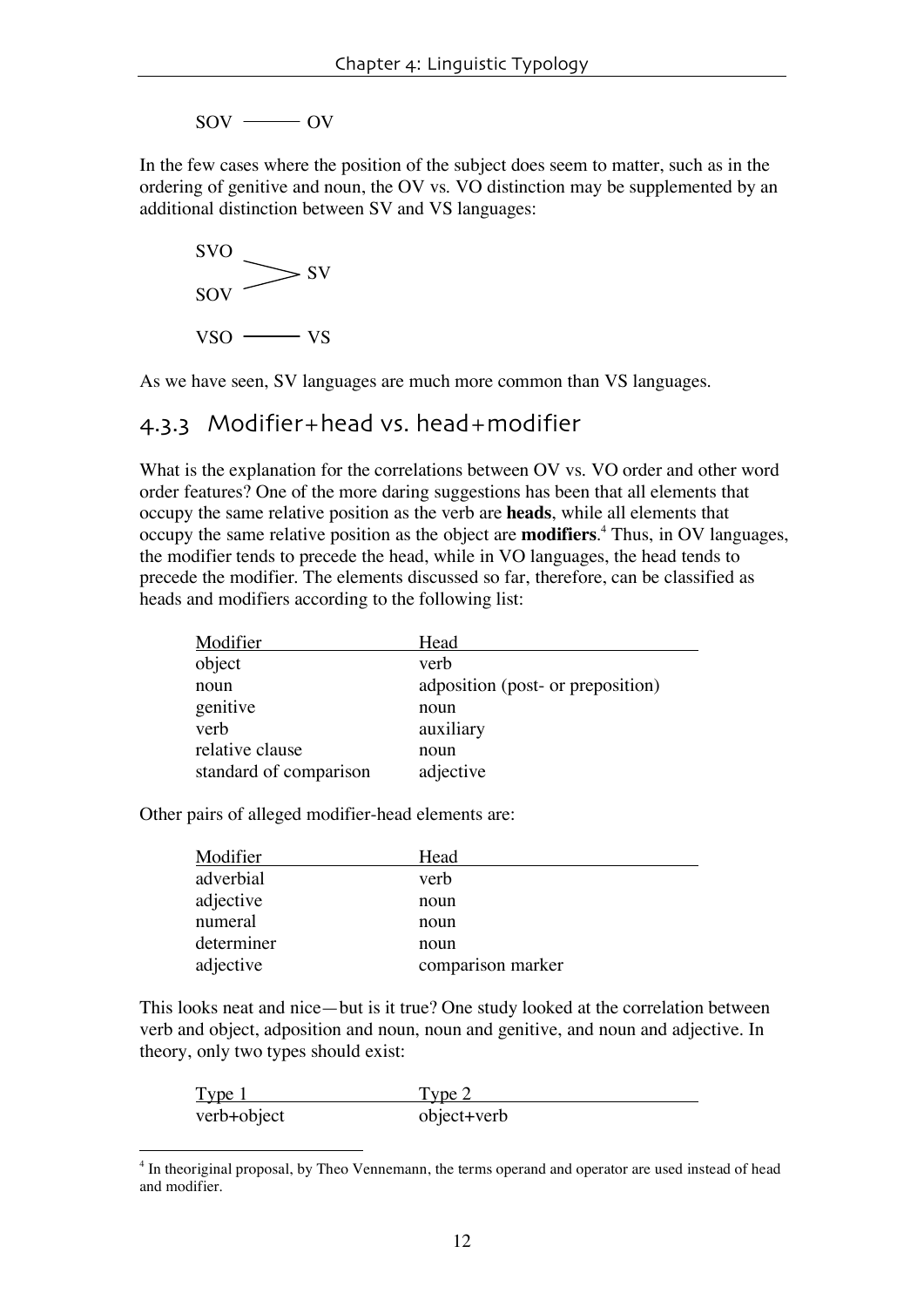| preposition+noun | noun+postposition |
|------------------|-------------------|
| noun+genitive    | genitive+noun     |
| noun+adjective   | adjective+noun    |

In fact, however, only 68 of the 142 languages examined belong to either type 1 or type 2. More than half of the languages, therefore, deviate from the pattern. On the other hand, 50 of these deviate in only one of the four criteria, and 24 deviate in two of the four criteria. To judge from these results, though more than half of the world's languages do not consistently adhere to either the modifier+head or the head+modifier order, the vast majority of them (118 of 142) do so in the majority of cases.

### 4.3.4 Left-branching vs. right-branching

Some of the exceptions to the general principle of uniform ordering of modifiers and heads are systematic. For instance, it turns out that the ordering of adjectives and nouns do not follow this principle at all. In theory, VO languages should let the adjective follow the noun, since the adjective is a modifier and the noun a head, while OV languages should let the adjective precede the noun, for the same reason. In fact, however, the adjective turns out to precede the noun somewhat more often in VO languages than in OV languages, though in both types, it is more common to let the adjective follow the noun. One possible explanation is that modifiers need to be fullfledged phrases that may be expanded at will in order for the principle to apply. Note the difference between the following two English expressions:

an old man a man as old as the mountains

In the first case, where the adjective precedes the noun (although English modifiers usually follow their heads), the possibilities for expansion of the adjective phrase are very limited. One might add an intensifying adverb like *very*, but not much more. In the second case, however, where the adjective follows the noun, the adjective phrase may be expanded at will:

a man as old as the mountains I knew when I was a child in the country that I later left behind in order to search for the holy grale

The same fact may explain why intensifying adverbs do not conform to the principle of uniform ordering of modifiers and heads. In English, for instance, intensifiers precede the adverb:

#### very good

Again, this violates the usual English word order of head+modifier. The adverb, however, is not a freely expandable full-fledged phrase, and this explains the deviation.

While the modifier must be a freely expandable full-fledged phrase, the head is never expandable in this way. This means that in modifier+head languages, extensive expansion always occurs to the left of the non-expandable element, while in head+modifier languages, extensive expansion always occurs to the right of the nonexpandable element. Based on the drawing of syntactic "trees" with "branches", such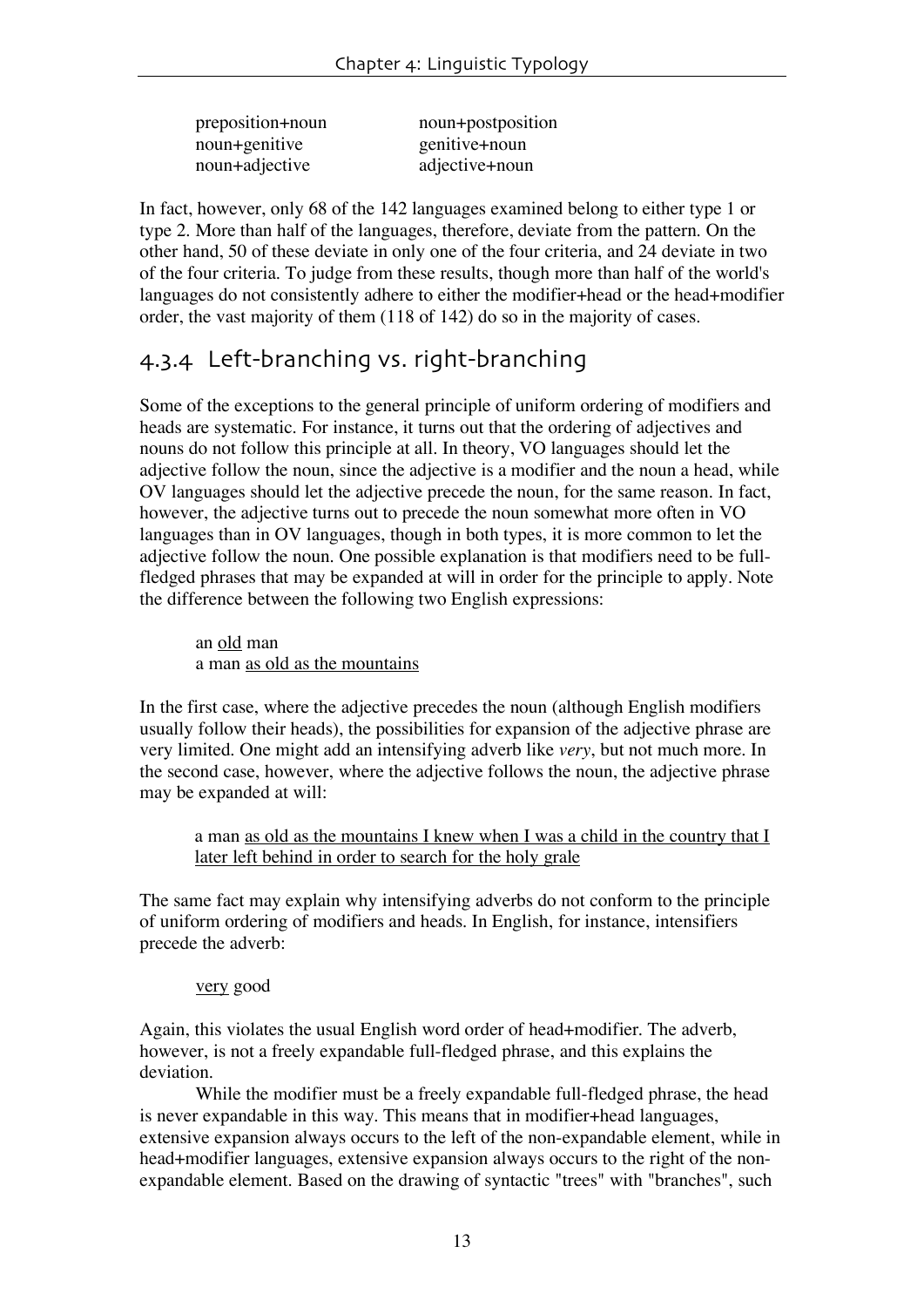extension is called "branching", and languages tend to have consistent **branching direction**:

#### Branching direction in head+modifier (VO) languages (English)



verb+object kissed the girl he met at a party a few days before he left preposition+noun in the city where the great composer was born in the city where the great composer was born noun+genitive friends of the man whose father had left behind a treasure auxiliary+verb will come home to the valley he had left in his childhood noun+relative clause children that have been spoiled by parents who love them adj.+stand. of comp. prettier than the women he had seen on TV prettier than the women he had seen on TV noun+adjective men so strong they could kill tigers if they wanted to

Branching direction in modifier+head (OV) languages (Japanese)

| object+verb          | tegami o                         | kaku        |
|----------------------|----------------------------------|-------------|
|                      | letter ACC                       | write       |
|                      | 'to write a letter'              |             |
| noun+postposition    | ie                               | kara        |
|                      | home                             | from        |
|                      | 'from home'                      |             |
| genitive+noun        | gakusei no                       | hon         |
|                      | student SUB                      | book        |
|                      | 'the student's book'             |             |
| verb+auxiliary       | tabe-te                          | iru         |
|                      | eat-GER                          | <b>PROG</b> |
|                      | 'eating'                         |             |
| relative clause+noun | gakusei ga<br>yon-da             | hon         |
|                      | student NOM read-PAST            | book        |
|                      | 'the book that the student read' |             |
| stand. of comp.+adj. | watashi yori                     | kirei       |
|                      | from<br>1 <sub>sG</sub>          | pretty      |
|                      | 'prettier than me'               |             |
| adjective+noun       | ii                               | kuni        |
|                      | good                             | country     |
|                      | 'a good country'                 |             |

#### Modifier+head languages are **left-branching**, while head+modifier languages are **right-branching**.

Behind the fact that languages tend to consistently branch to one side lies the need for simplicity in producing and perceiving the structure of sentences. A language with less branching consistency would be less easy to master both for the speaker and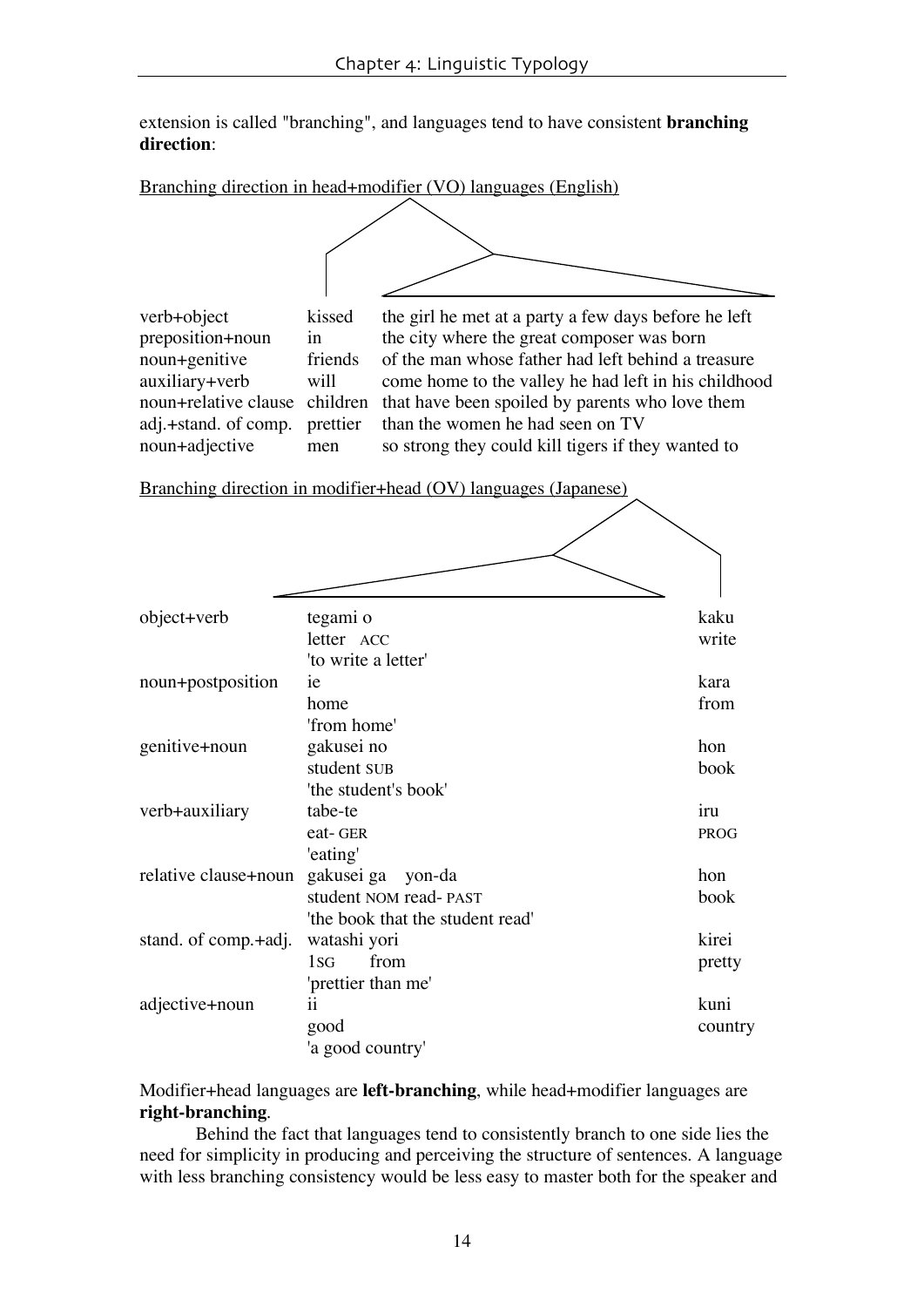the hearer. This may explain many of the puzzling facts pertaining to word order typology.

# 4.4 Typology of motion verbs

While word order typology is strictly syntactic, the typology of motion verbs is a much more complex phenomenon, involving syntax, semantics and the lexicalisation of meaning. It also has a bearing on the question discussed in chapter 1 concerning the influence of language on thought.

Motion is expressed differently in different languages, and the differences turn out to be highly significant. There are two large types, **verb-framed** and **satelliteframed** languages.

One of the differences between the two regards what kind of information is typically lexicalized by a verb of motion. One piece of information is, of course, the fact that something is moving, the motion itself. In addition to that, however, most languages tend to follow one of two strategies.

In satellite-framed languages like English, the motion verb typically also expresses **manner** or **cause**:

The bottle *floated* out of the cave. (Manner) The napkin *blew* off the table. (Cause)

The languages that follow this strategy include Indo-European languages (except Romance), Finno-Ugric languages, Chinese, and others. In the following Chinese example, the main motion verb *piao* 'float' also expresses manner:

Píngzi cóng shāndòng piao chū lái. bottle from cave float exit come

Although chu<sup>1</sup> 'to exit' and lat 'to come' are also motion verbs, their function is secondary, chū corresponding in function to the English adverb *out*, while *lái* marks movement in the direction of the speaker.

In verb-framed languages like Spanish, the motion verb typically does not convey information about manner or cause, but expresses instead the **path** of motion: direction, arrival, departure, traversing and many others:

La botella *salió* de la cueva. (Departure) 'The bottle moved out from the cave.'

La botella *cruzó* el canal. (Traversing) 'The bottle moved across the canal.'

The languages that follow this strategy include Romance languages, Semitic languages, Polynesian languages, Japanese, Korean, and others. In the following Japanese example, the motion verb *deta* 'moved out' also expresses path:

Bin -ga dookutsu-kara de -ta bottle-NOM cave -from exit-PAST

The verb *deta* is not only the main verb, but the only verb in the sentence.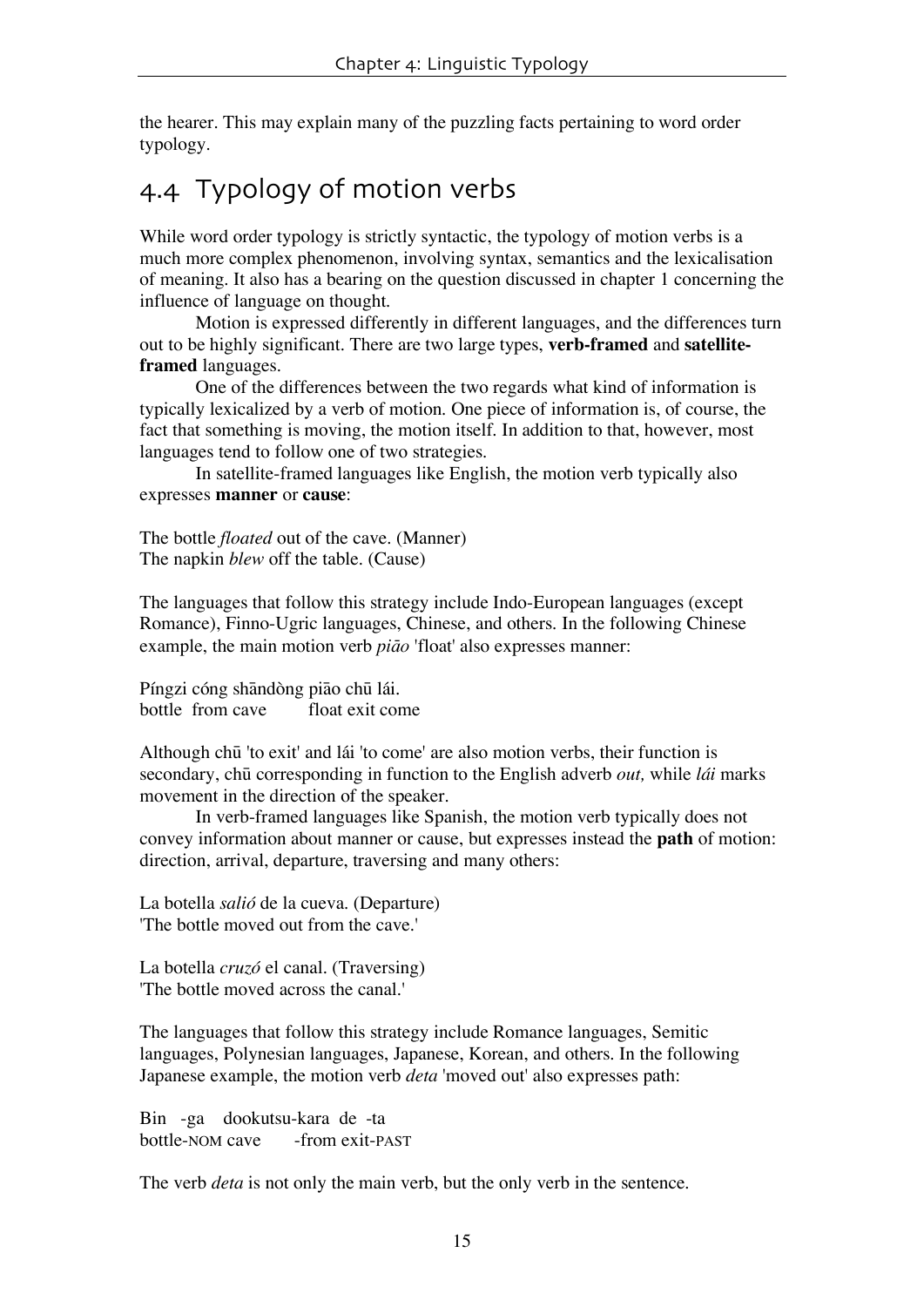English has a number of verbs that include information about path rather than manner/cause, but most of them are borrowed from French or other Romance languages: *enter, exit, ascend, descend, cross, pass, circle, advance, proceed, approach, arrive, depart, return, join, separate, part.* Only a few are indigenous words of Germanic origin: *rise, leave, near, follow.*

Verb-framed languages also have a number of verbs that include information about manner, such as words for 'run', 'walk', 'fly' and so on. Even when they have such manner verbs, however, they tend to prefer path verbs.

Satellite-framed languages usually also express path, only it is not expressed in the verb, but in what is called the **satellite** to the verb, in English usually an adverb like *out*, in Chinese usually a non-main verb like *chu*:

The bottle floated *out.*

Píngzi cóng shāndòng piao *chū* lái. bottle from cave float exit come

Thus, both verb-framed and satellite-framed languages usually give expression to the path of motion, but while verb-framed languages do so in the main verb, satelliteframed languages do so in the satellite.

Verb-framed languages are also fully able to express manner and cause, only they are not expressed in the verb, but in a more peripheral element like the Spanish gerund *flotando* 'floating' or the Japanese gerund *nagarete* 'floating':

La botella salió de la cueva *flotando*. 'The bottle floated out of the cave.'

Bin -ga dookutsu-kara nagara-te de -ta bottle-NOM cave -from float -GER exit-PAST

In this case, however, it is much more common to leave the peripheral element out and rely on the context to make clear that the motion is one of floating, especially in Spanish.

If both verb-framed and satellite-framed languages are able to express both manner/cause and path, the question arises: What is the significance of this distinction?

Part of the answer has to do with the notions of **foregrounding** and **backgrounding**. If verb-framed languages include information about manner/cause (such as in the sentences with Spanish *flotando* and Japanese *nagarate* above), this information is strongly highlighted—it is foregrounded. When satellite-framed languages include information about path, however, this information can still remain backgrounded. Since the inclusion of foregrounded elements in a sentence is more energy-demanding than the inclusion of backgrounded elements, the speaker is less prone to do so. And in fact, while verb-framed languages like Spanish and Japanese seldom include information about manner/cause, satellite-framed languages like English and Chinese very often include information about both manner/cause and path.

When speakers of different languages are given a series of pictures indicating that an owl exits from its hole in a tree, speakers of verb-framed languages almost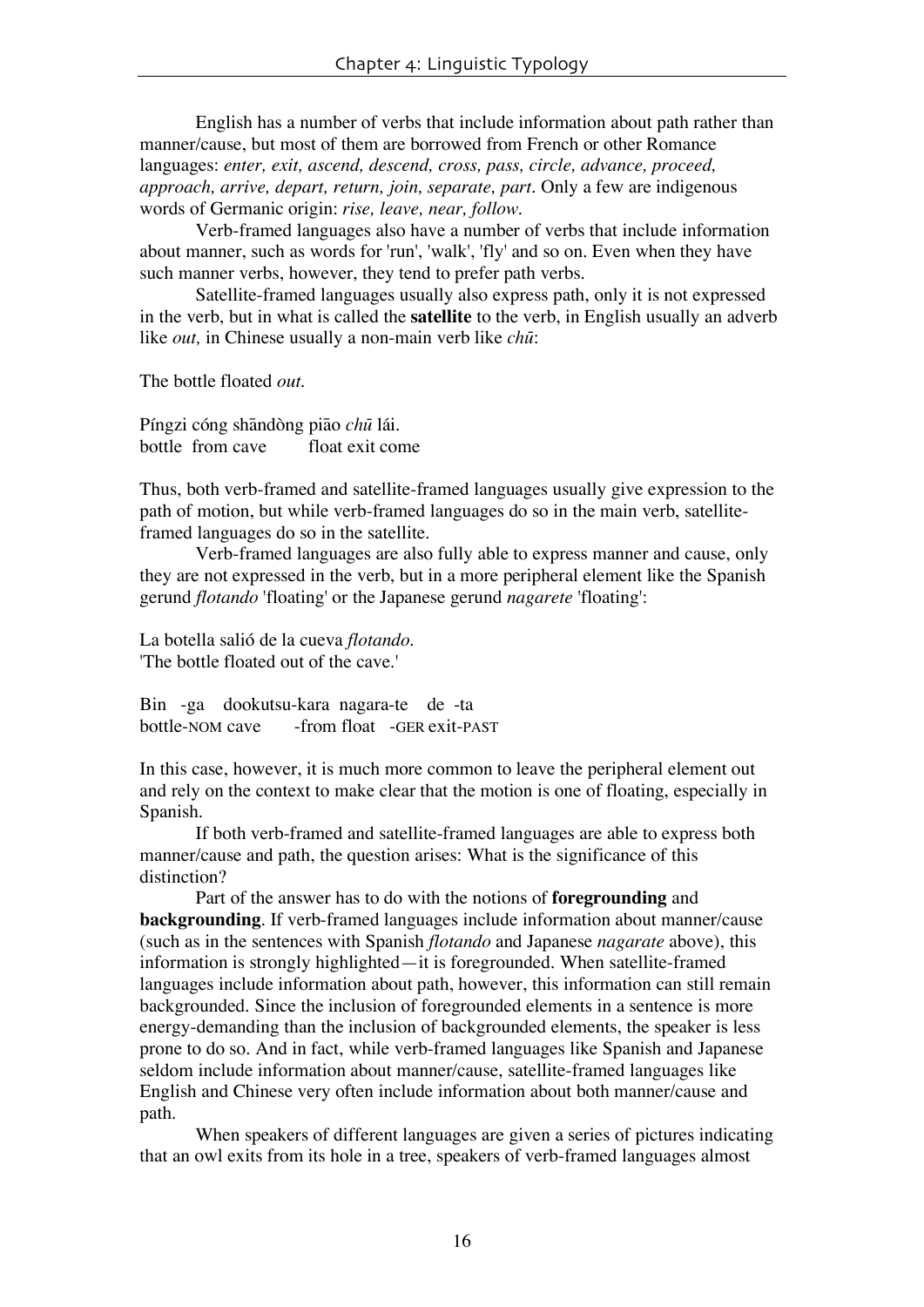always use the single path verb meaning 'exit', while speakers of satellite-framed languages often use a manner verb combined with a path satellite:

Verb-framed languages: Spanish: *Sale* un buho 'Exits an owl' Turkish: Oradan bir baykus *çıkıyor* 'From there an owl exits' Hebrew: *Yaca* mitox haxor yanšuf 'Exits from-inside the-hole owl'

Satellite-framed languages:

English: An owl *popped out*

German: ... weil da eine Eule plötzlich *raus-flattert* 'because there an owl suddenly out-flaps'

Chinese: *Fēi chū* yi zhī māotóuyīng 'Fly out one piece owl'

There now exists a huge amount of material confirming this difference in actual language use.

Some satellite-framed languages, including English, allow information about path to appear in up to two satellites and one prepositional phrase. This makes it possible to produce sentences where both manner/cause and three types of path are expressed at the same time:

The man ran back down into the cellar.

The verb *ran* includes information about manner, while the adverbs *back* and *down* and the prepositional phrase *into the cellar* all provide different information about path. This sentence is not directly translatable into a verb-framed language like Spanish, which usually requires path to be expressed in the verb, and which does not have satellites. The following three sentences are all half-good near-translations:

El hombre volvió al sótano corriendo. (leaving out the 'down' and 'into' meanings) 'The man returned to the cellar running.'

El hombre bajó al sótano corriendo. (leaving out the 'back' and 'into' meanings) 'The man descended to the cellar running.'

El hombre entró al sótano corriendo. (leaving out the 'down' and 'back' meanings) 'The man entered the cellar running.'

While it is possible to explain in Spanish what the English sentence means, this requires a wordiness that would make it highly unlikely that a Spanish speaker would ever think of uttering the resulting sentence(s).

It turns out, therefore, that satellite-framed languages allow for more detailed description of paths and tend towards greater specification of manner than verbframed languages. On the other hand, for reasons that are not entirely clear, verbframed languages tend to describe more elaborately locations of people or objects and endstates of motion. Thus, the importance of the typological distinction between verbframed and satellite-framed languages extends far beyond the confines of language structure. At the very least, it seems to have consequences for our ways of describing (or narrating) actual situations and most probably also influences our ways of perceiving these situations.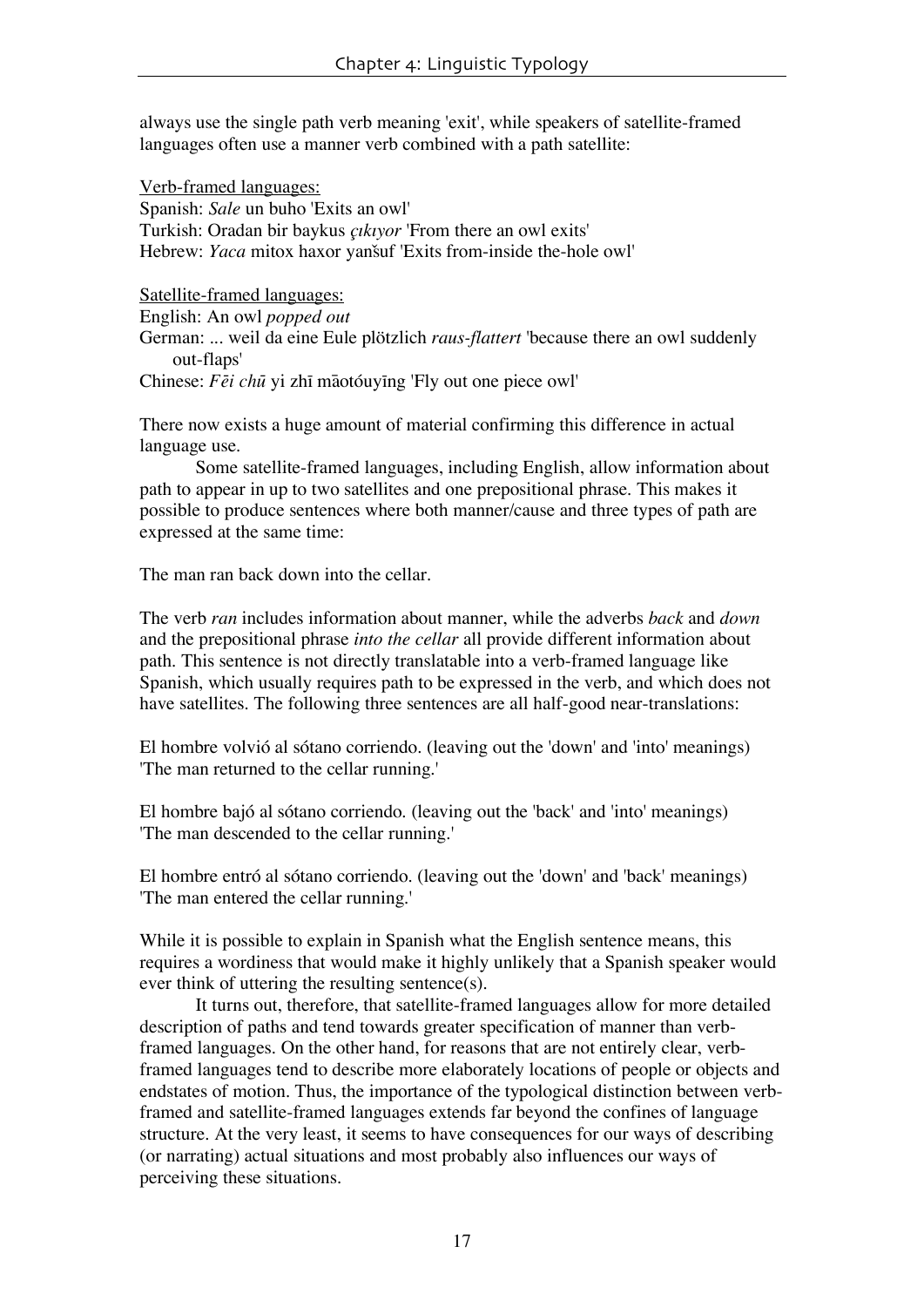# 4.5 Tone languages vs. stress languages

Phonological typology often does not have the same power of generalisation as the examples of typology discussed above. For instance, while knowing that a language has SOV as its basic word order also tells us that this language probably has postpositions and preposed relative clauses, knowing that a language has click consonants basically tells us nothing more than simply that.

In the following, we shall confine ourselves to a brief look at the typological distinction between **tone languages** (languages with tonemes) and **stress languages** (languages where stress and/or accent play a vital role). Languages with an extensive tonal system tend to make less use of stress and accent and vice versa. This is in itself important and may have to do with the fact that whatever functional load is carried by tonemes in one language may be carried by stress/accent in another.

However, the functions of tonemes and stress/accent are by no means entirely the same. Tonemes give **paradigmatic prominence** to a syllable, while stress/accent mainly gives **syntagmatic prominence**. The main function of tonemes is to distinguish each syllable from any other possible syllable with the same segmental phonemes. In Chinese, for instance, the syllable *ma* represents different words if pronounced with a high even tone, a rising tone, a low falling-rising tone, or a falling tone:

 $m\bar{a}$  'mother' má 'hemp' mă 'horse' *mà* 'to scold'

The comparison is between an abstract set of words or syllables. In comparison, the main function of stress/accent is to give prominence to one or more syllables in a word over other unstressed or unaccentuated syllables in the same word. For instance, the English word *lackadaisical* has its main stress on the third syllable, not on the first, second or fourth:

#### *lack-a-dai-si-cal*

In other words, tonemes imply comparisons between different words that do not belong within the same stretch of speech, while stress/accent implies comparisons within the same word or stretch of speech. This being said, it should also be noted, however, that the placement of stress may have paradigmatic functions as well, as when the noun *permit* has its main stress on the first syllable and the verb *permit* on the second.

The distinction between tone languages and stress languages is not absolute. Norwegian is a stress language with tonemes, and Chinese is a tone language with stress/accent. In both cases, however, there is no doubt which type each language belongs to. Tonemes play only a marginal role in Norwegian, and stress/accent plays only a marginal role in Chinese.

Tone languages may be further divided into those with **contour tones** and those with **level tones**. Contour tones are mainly distinguished by shape: rising,